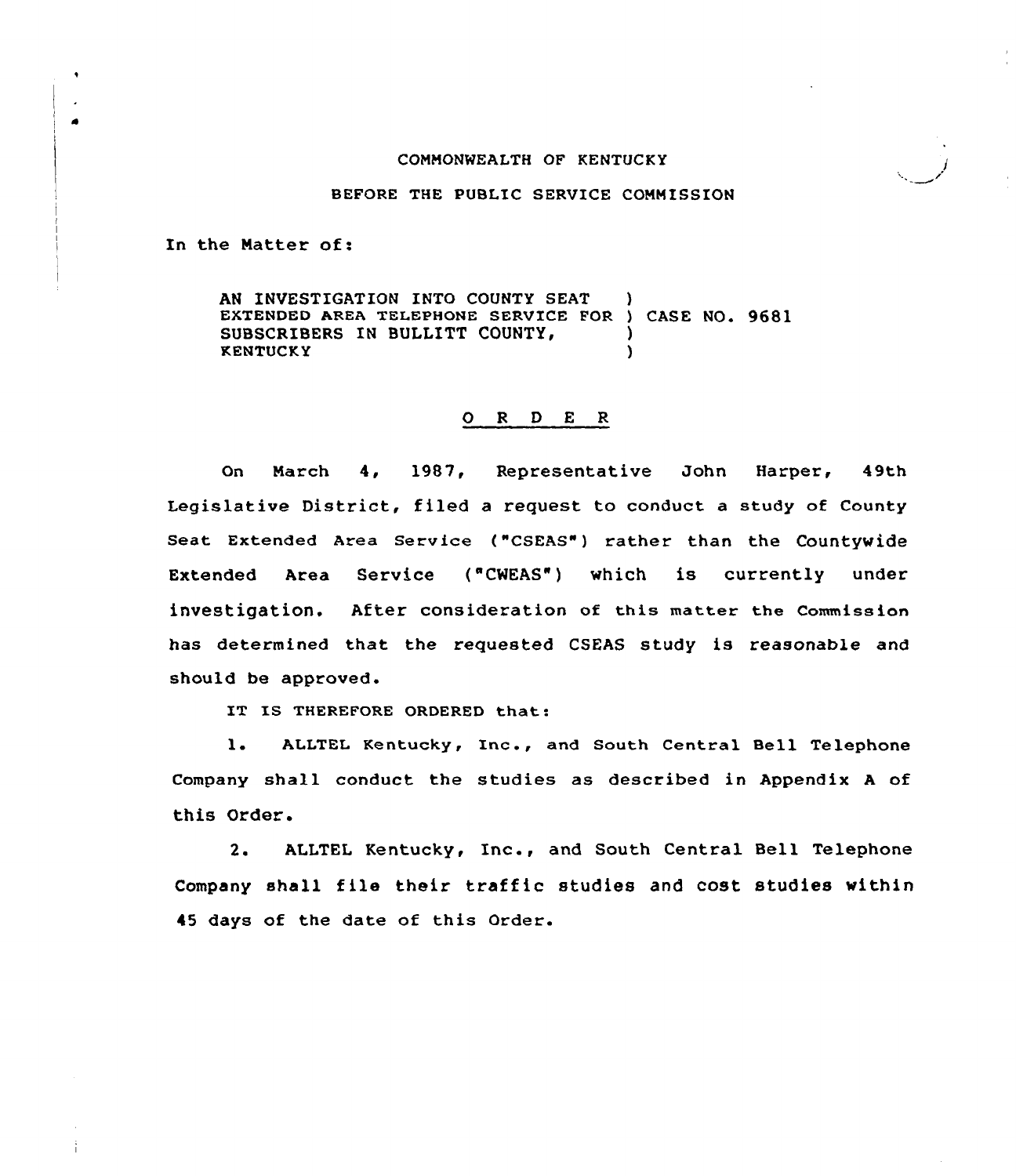The style of this case shall be changed to County Seat  $3.$ Extended Area Service ("CSEAS") as reflected above.

Done at Frankfort, Kentucky, this 30th day of April, 1987.

PUBLIC SERVICE COMMISSION

trman Vice Chairman

Williams oner

ATTEST:

Executive Director